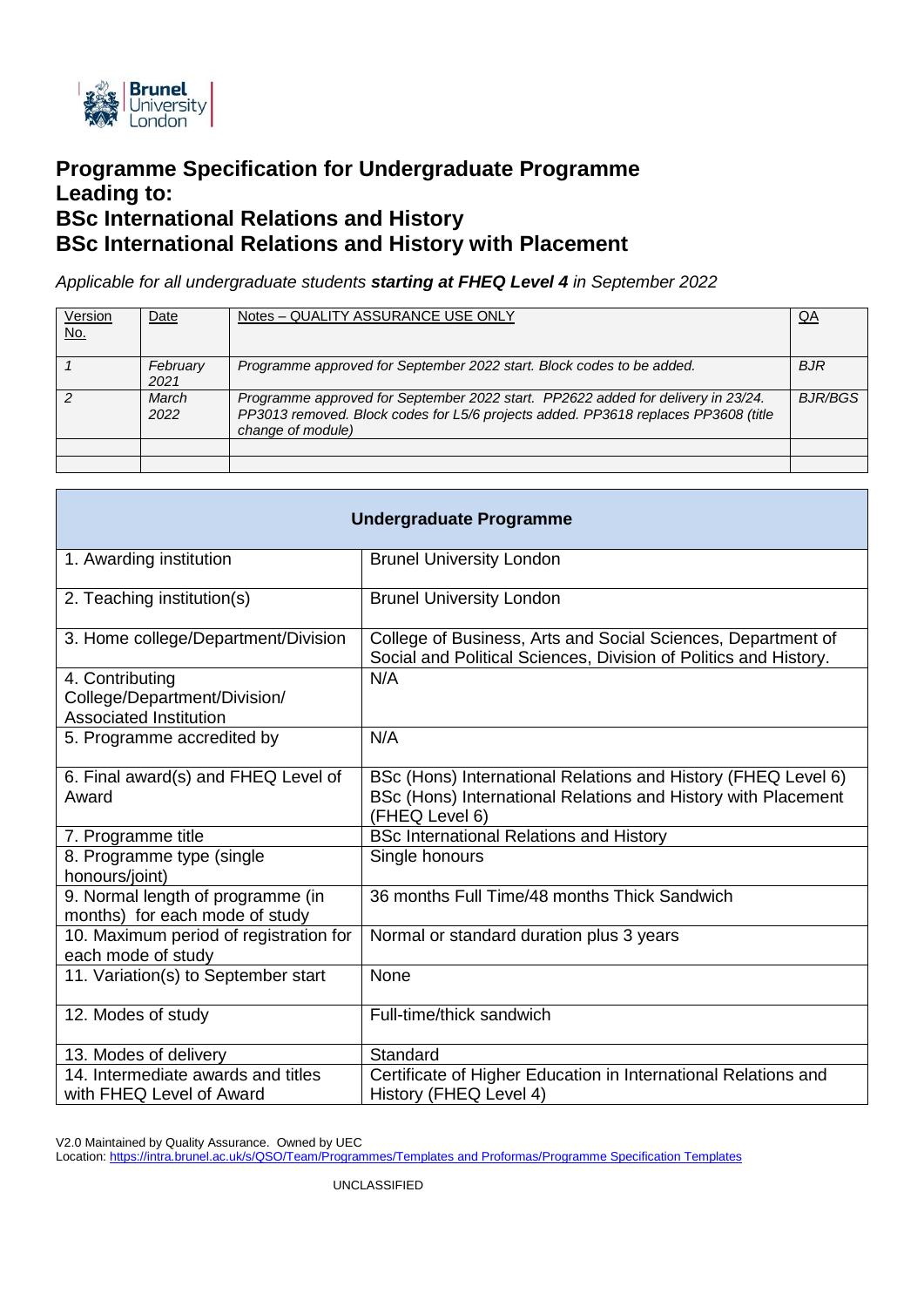|                                       | Diploma of Higher Education in International Relations and            |
|---------------------------------------|-----------------------------------------------------------------------|
|                                       | History (FHEQ Level 5)                                                |
|                                       | Diploma of Higher Education in International Relations and            |
|                                       | History with Placement (FHEQ Level 5)                                 |
|                                       | BSc (Ord) International Relations and History (FHEQ Level 6)          |
|                                       | BSc (Ord) International Relations and History with Placement          |
|                                       | (FHEQ Level 6)                                                        |
| 15. UCAS Code                         | LV21; LV2P with placement                                             |
| 16. HECoS Code                        | 100490                                                                |
| 17. Route Code                        | <b>CK5FUINREHI</b>                                                    |
| 18. Relevant subject benchmark        | <b>UK Quality Code for Higher Education</b>                           |
| statements and other external and     | <b>QAA Subject Benchmark Statement (Politics and International</b>    |
| internal reference points used to     | <b>Relations)</b>                                                     |
| inform programme design.              | <b>Brunel 2030</b>                                                    |
|                                       | Brunel Placement Learning Policy, as published under the              |
|                                       | 'Placements' section of the 'Managing Higher Education                |
|                                       | Provision with Others' page.                                          |
| 19. Admission Requirements            | Details of <b>entry requirements</b> are provided on the University's |
|                                       | and College website.                                                  |
|                                       | Levels of English for non-native speakers are outlined on the         |
|                                       | University's language requirements pages.                             |
| 20. Other relevant information (e.g.  |                                                                       |
| study abroad, additional information  | No exchange programmes are available.                                 |
| on placements)                        |                                                                       |
| 21. Programme regulations not         | N/A                                                                   |
| specified in Senate Regulation 2. Any |                                                                       |
| departure from regulations specified  |                                                                       |
| in Senate Regulation 2 must be        |                                                                       |
| stated here and approved by Senate.   |                                                                       |
| 22. Further information about the     | Link to programme information on the College website.                 |
| programme is available from the       |                                                                       |
| College website.                      |                                                                       |

# **23. EDUCATIONAL AIMS OF THE PROGRAMME**

To provide students with an attractive academic programme in international relations and history which is rigorous, flexible and coherent, so that they may acquire knowledge and understanding of diverse societies and cultures and explore these using the appropriate methodologies.

To develop students' understanding of the theoretical and empirical frameworks which underpin the subject of International Relations and History and not least how they interact.

To foster the core skills in international relations and other key general skills to develop student powers of independent enquiry, analysis and judgement, which enhance the study of international relations and history and transfer usefully into employment.

To enable students to integrate the conceptual and methodological approaches to history into their study of international relations.

To enable students, through a Work Placement, to develop skills and knowledge relevant to work and placement (4 yr thick sandwich mode)

V1.8 Maintained by Quality Assurance. Owned by UEC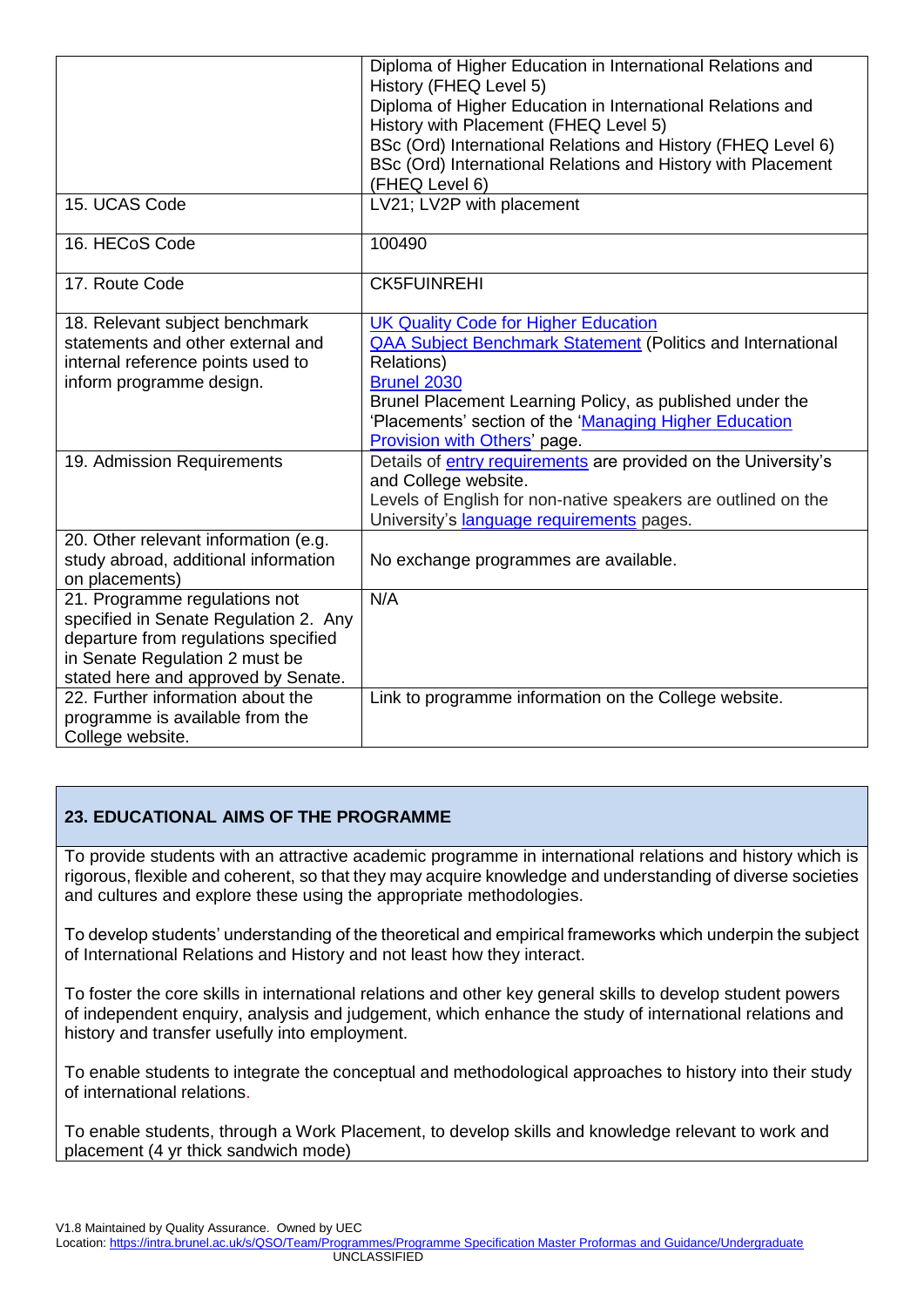# **24. PROGRAMME AND INTERMEDIATE LEARNING OUTCOMES**

The programme provides opportunities for students to develop and demonstrate knowledge and understanding (K) cognitive (thinking) skills (C) and other skills and attributes (S) in the following areas:

| Year<br>and<br><b>FHEQ</b><br>level | Category<br>$(K =$ knowledge<br>and<br>understanding,<br>$=$ cognitive<br>C<br>(thinking) skills,<br>$S = other skills$ | <b>Learning Outcome</b>                                                                                                                                                  | <b>Associated</b><br><b>Assessment</b><br><b>Blocks</b><br>Code(s) | <b>Associated</b><br><b>Study Blocks</b><br>Code(s) | <b>Associated</b><br><b>Modular</b><br><b>Blocks</b><br>Code(s)    |
|-------------------------------------|-------------------------------------------------------------------------------------------------------------------------|--------------------------------------------------------------------------------------------------------------------------------------------------------------------------|--------------------------------------------------------------------|-----------------------------------------------------|--------------------------------------------------------------------|
|                                     | and attributes)                                                                                                         |                                                                                                                                                                          |                                                                    |                                                     |                                                                    |
|                                     | Year 1 and FHEQ Level 4                                                                                                 |                                                                                                                                                                          |                                                                    |                                                     |                                                                    |
| 4                                   |                                                                                                                         | Demonstrate knowledge of the<br>different empirical approaches<br>employed in the study history                                                                          |                                                                    |                                                     | PX1605<br>PP1605                                                   |
| $\overline{4}$                      |                                                                                                                         | Demonstrate knowledge of the<br>different theoretical approaches<br>employed in the study of<br>modern history                                                           |                                                                    |                                                     | PP1608<br>PP1605                                                   |
| 4                                   |                                                                                                                         | Demonstrate knowledge of<br>African History, migration,<br>race and gender.                                                                                              |                                                                    |                                                     | PP1608<br>PX1605                                                   |
| $\overline{4}$                      |                                                                                                                         | Demonstrate knowledge of<br>research<br>design<br>and<br>qualitative methods used in<br><b>International Relations</b>                                                   |                                                                    |                                                     | PP1600<br>PP1609                                                   |
| $\overline{4}$                      |                                                                                                                         | Demonstrate a knowledge of<br>world politics and conflict in<br>the modern world                                                                                         |                                                                    |                                                     | PP1069<br>PP1609                                                   |
| 4                                   |                                                                                                                         | Demonstrate effective<br>communication                                                                                                                                   |                                                                    |                                                     | PX1605<br>PP1069<br>PP1608<br>PP1605<br>PP1609                     |
|                                     | Year 2 and FHEQ Level 5                                                                                                 |                                                                                                                                                                          |                                                                    |                                                     |                                                                    |
|                                     |                                                                                                                         | Apply geo-spatial concepts to<br>international relations and<br>history                                                                                                  |                                                                    |                                                     | PP2612<br>PP2613<br>PX2606<br>PX2604                               |
|                                     |                                                                                                                         | Apply theories of<br>international relations to<br>empirical situations                                                                                                  |                                                                    |                                                     | PP2604<br>PP2612                                                   |
|                                     |                                                                                                                         | Apply primary evidence and<br>evaluate and critique its use<br>in secondary sources.                                                                                     |                                                                    |                                                     | PP2030<br>PP2613<br>PX2604<br>PX2605<br>PX2606<br>PX2609<br>PP2600 |
|                                     |                                                                                                                         | Demonstrate an<br>understanding of statistical<br>analysis and apply this using<br>practical skills in data<br>analysis and the presentation<br>of quantitative findings |                                                                    |                                                     | PP2611<br>PP2625                                                   |

V1.8 Maintained by Quality Assurance. Owned by UEC

Location[: https://intra.brunel.ac.uk/s/QSO/Team/Programmes/Programme Specification Master Proformas and Guidance/Undergraduate](about:blank) **UNCLASSIFIED**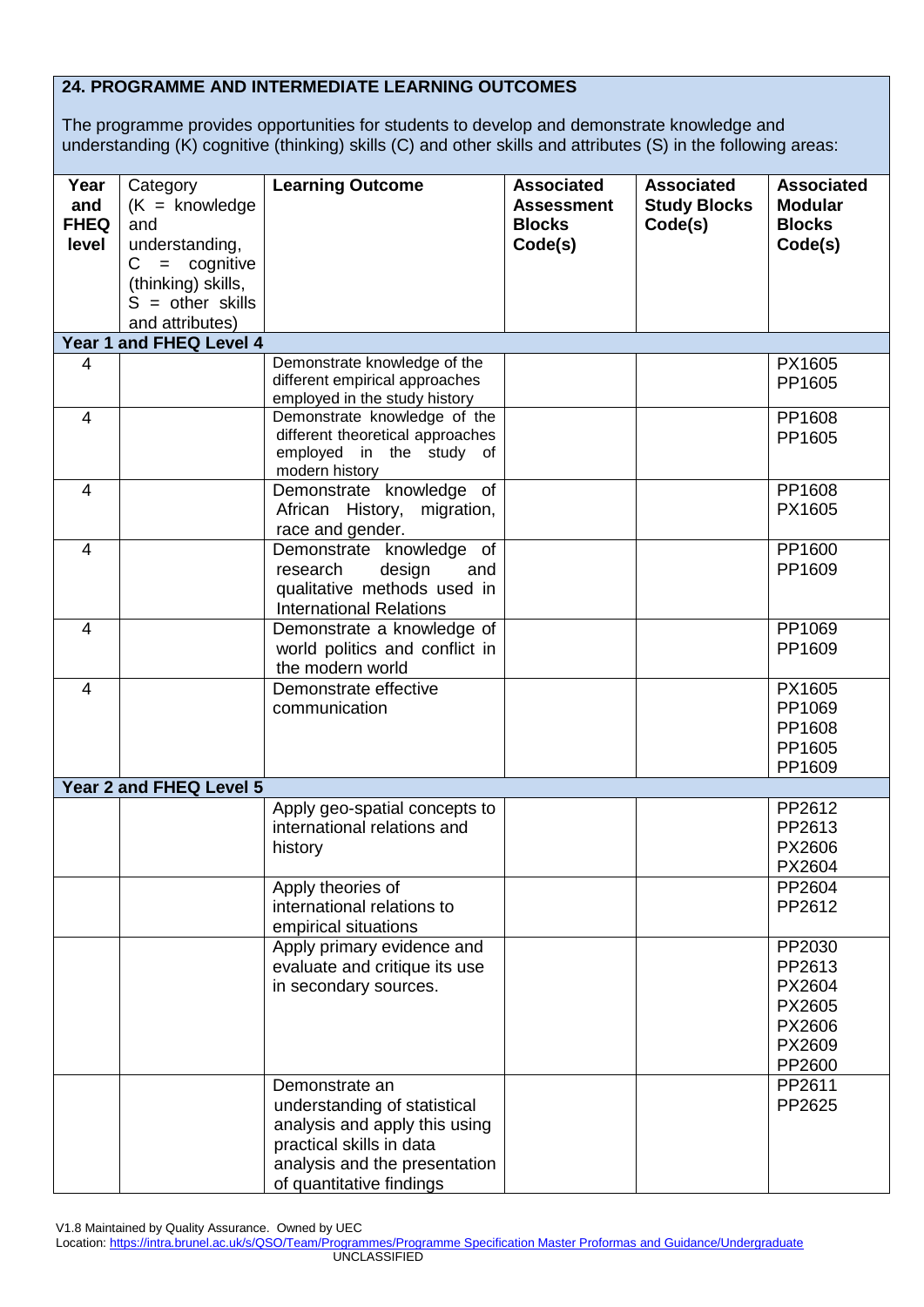|   |                         | Employ written skills to<br>demonstrate the ability to<br>analyse empirical results                                                                      |        | PP2030<br>PP2613<br>PX2604<br>PX2605<br>PX2606<br>PX2609<br>PP2600 |
|---|-------------------------|----------------------------------------------------------------------------------------------------------------------------------------------------------|--------|--------------------------------------------------------------------|
|   |                         | skills<br>written<br>Employ<br>to<br>demonstrate the ability to<br>analyse theoretical concepts                                                          |        | PP2604<br>PP2622<br>PP2625                                         |
|   |                         | Apply a critical analysis of<br>the importance of foreign<br>engagement in a historical<br>context                                                       |        | PP2612<br>PP2613<br>PX2605<br>PX2606                               |
|   |                         | Apply theoretical and<br>empirical knowledge in<br>understanding how<br>international relations and<br>history interact                                  |        | PP2625                                                             |
|   | Year 3 and FHEQ Level 6 |                                                                                                                                                          |        |                                                                    |
| 6 |                         | Synthesize theory and<br>evidence relevant to the<br>choice of dissertation topic                                                                        |        | PP3621                                                             |
|   |                         | Synthesize theory and data<br>in the quantitative analysis of<br>topics in international<br>relations                                                    |        | PP3621<br>PP3609                                                   |
|   |                         | Synthesize theory and<br>evidence on current issues<br>facing international polities                                                                     |        | PP3001<br>PP3003<br>PX3611<br>PP3618<br>PP3610<br>PX3608<br>PX3612 |
|   |                         | Apply critical and in-depth<br>understanding of the use of<br>evidence and theoretical<br>methodologies in key<br>debates in international<br>relations. |        | PP3001<br>PP3003<br>PX3611<br>PP3618<br>PP3610<br>PX3608<br>PX3612 |
|   |                         | Independently use analytical,<br>evaluative, and critical<br>capacities to present findings                                                              |        | PP3609<br>PP3621                                                   |
|   |                         | Students taking work placement (BSc/DipHE with Placement)                                                                                                |        |                                                                    |
|   |                         | Demonstrate an<br>understanding of a work<br>environment, its structural                                                                                 | PP2554 | PP2555                                                             |

V1.8 Maintained by Quality Assurance. Owned by UEC

Location[: https://intra.brunel.ac.uk/s/QSO/Team/Programmes/Programme Specification Master Proformas and Guidance/Undergraduate](about:blank) UNCLASSIFIED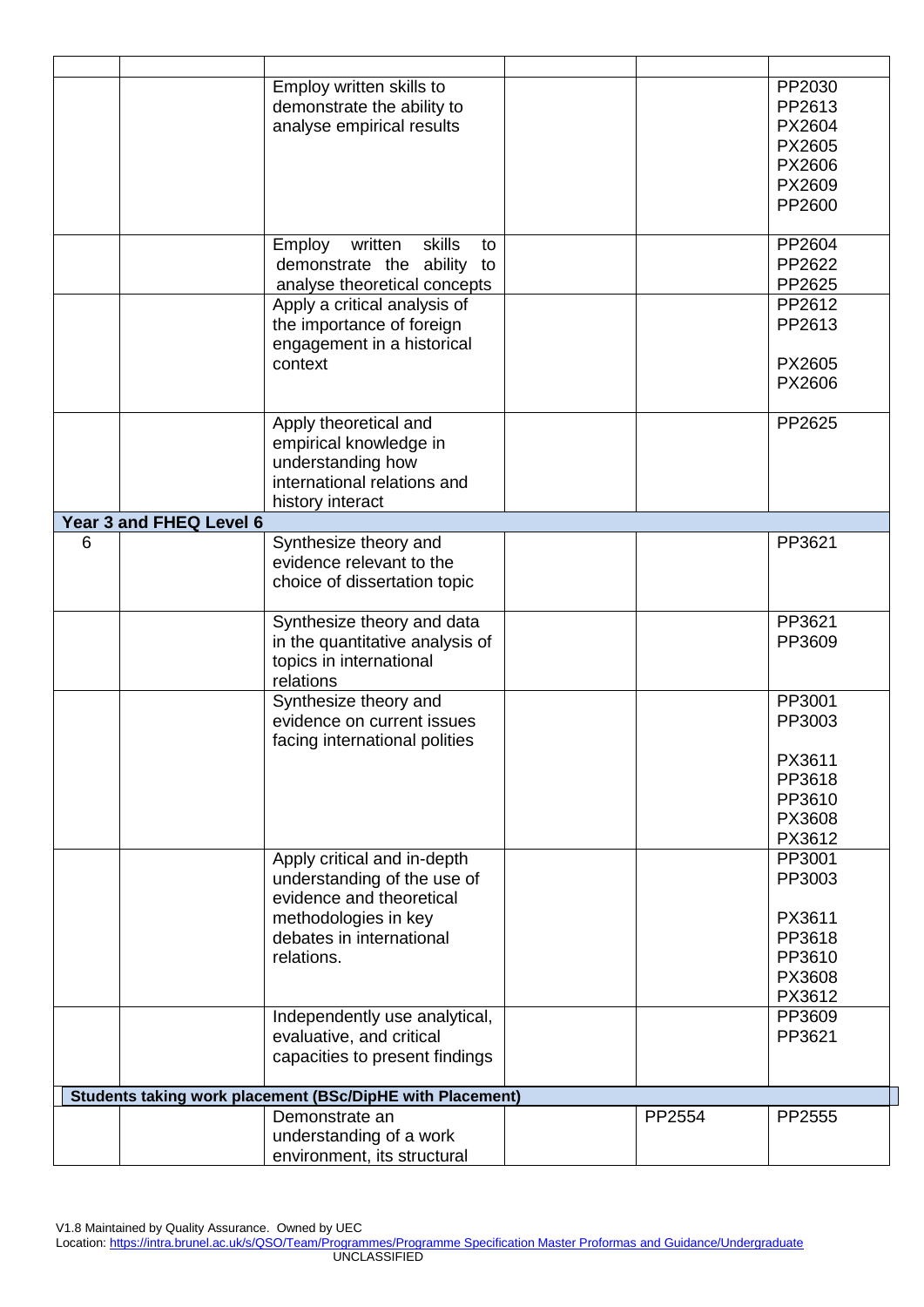| and operational context, and<br>the issues that shape them                                                                         |        |        |
|------------------------------------------------------------------------------------------------------------------------------------|--------|--------|
| Demonstrate the ability to reflect<br>on professional and personal<br>development issues arising from<br>the employment experience | PP2554 | PP2555 |

**Learning/teaching strategies and methods** to enable learning outcomes to be achieved, including formative assessments

Core knowledge and understanding of are acquired by means of lectures and other tutor-led activities, seminars, group discussion and guided independent study as appropriate for the particular module. This builds on compulsory modular blocks at FHEQ Level 4 providing a firm grounding for work at FHEQ Level 5 where compulsory modular blocks in international relations and quantitative methodology is supported by optional modular blocks, and a dedicated project bringing together the subjects of International Relations and History. FHEQ Level 6 draws together knowledge and understanding of both empirical and conceptual work in the research project on a topic chosen by the student and extends the knowledge of quantitative analysis of international relations. In 4-year thick sandwich mode, a workshop and tutorials are provided, associated with the work placement. The conceptual and methodological relationship between history and international relations is integral to the programme. At Level 4 this is expressed through an equality of emphasis between the two approaches, which means a first year in common with the BA History International Relations. At Level 5, the emphasis shifts in favour of IR theory, with the disciplinary foundations of history supporting the International Relations approach. This emphasis and symbiosis is furthered and deepened at Level 6, with the IR disciplinary framework enjoying primacy over the historiographic disciplinary framework, even as their complementarity is maintained.

**Summative assessment strategies and methods** to enable learning outcomes to be demonstrated

Appropriate assessment forms are employed across all levels ranging from written examinations, coursework, research project, presentations and practical reports. Student on the placement degree will produce reflexion on placement and its connection to their academic programme of study. The range of assessment methods utilised tests cognitive skills through a shared emphasis on approaching a task or problem via a process of individual research, analysis and interpretation. All require clear, wellevidenced argumentation, and all call upon a degree of creative thought, imagination and independence of mind, although these are most extensively tested through more complex assignments, especially the research project, reflecting progression on the programme. Assessment noted above for the 4-year work placement programme of study.

The ability to work independently, demonstrating initiative and the ability to organise time and work is an element essential to successful performance across the programme, and is assessed on all levels in variable form, but is especially tested in the FHEQ Level 6 research project. Transferable skills in writing, discussion, analysis, and independent judgement are a feature of the more independent and autonomous thought and research that characterise work at the higher levels, but opportunities for individual choice are available throughout the programme. Skills and understanding of the functioning of the workplace are assessed in the reflective workplace report for students taking the thick sandwich degree. The conceptual and methodological relationship between international relations and history is integral to the

programme and reflected in the approach to assessment. At level 4 there is an equality of emphasis between the two approaches, which means a body of assessment that is in common with the BA History and International Relations. Thereafter, the assessment approach between the two programmes progressively differs in accordance with their methodological divergence.

V1.8 Maintained by Quality Assurance. Owned by UEC

Location[: https://intra.brunel.ac.uk/s/QSO/Team/Programmes/Programme Specification Master Proformas and Guidance/Undergraduate](about:blank) UNCLASSIFIED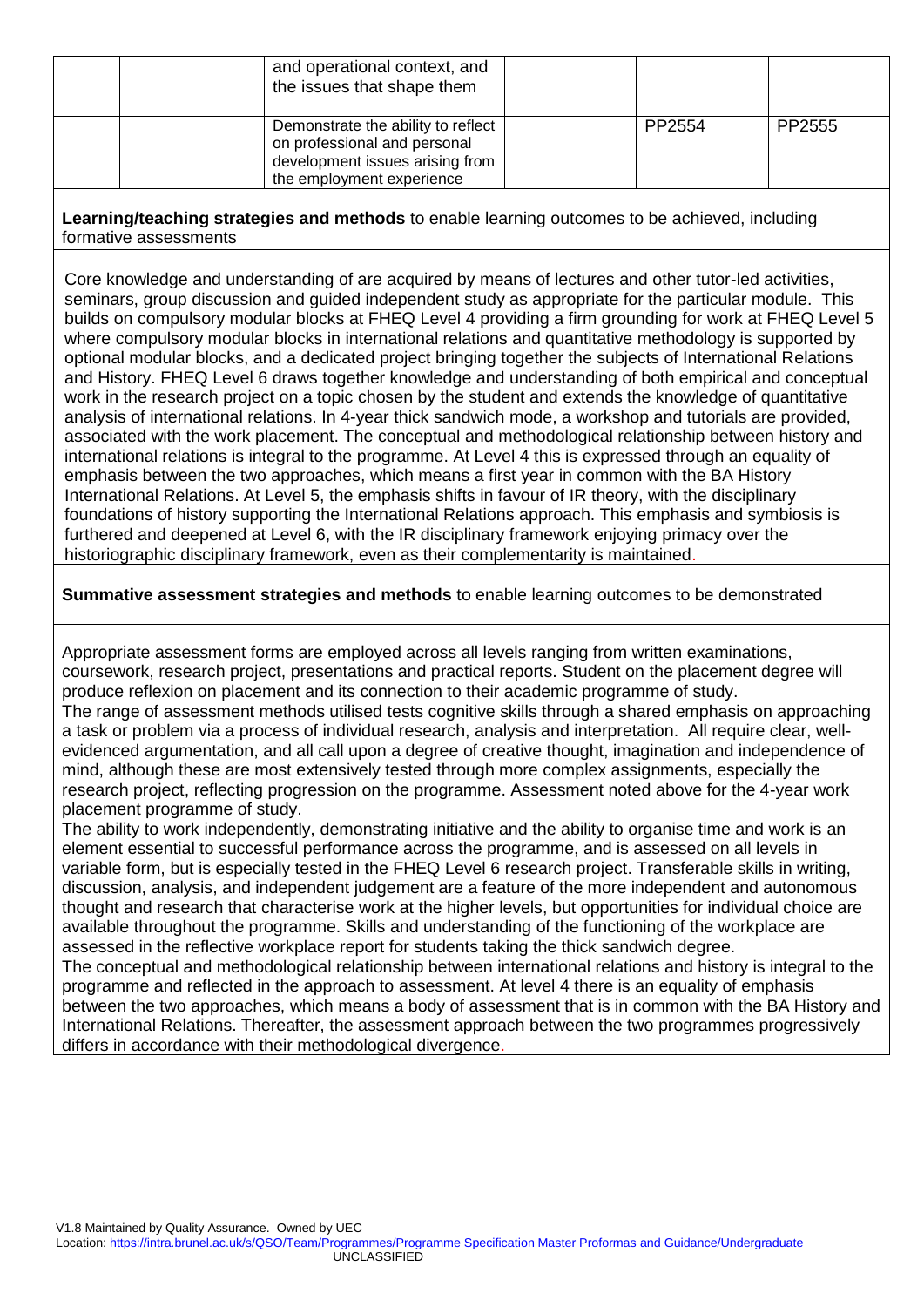

| Year 1 and FHEQ Level 4                                 |                                                        |  |  |
|---------------------------------------------------------|--------------------------------------------------------|--|--|
| Compulsory assessment block codes, titles and<br>credit | Optional assessment block codes, titles and<br>credits |  |  |
|                                                         |                                                        |  |  |

V1.8 Maintained by Quality Assurance. Owned by UEC

Location[: https://intra.brunel.ac.uk/s/QSO/Team/Programmes/Programme Specification Master Proformas and Guidance/Undergraduate](about:blank) UNCLASSIFIED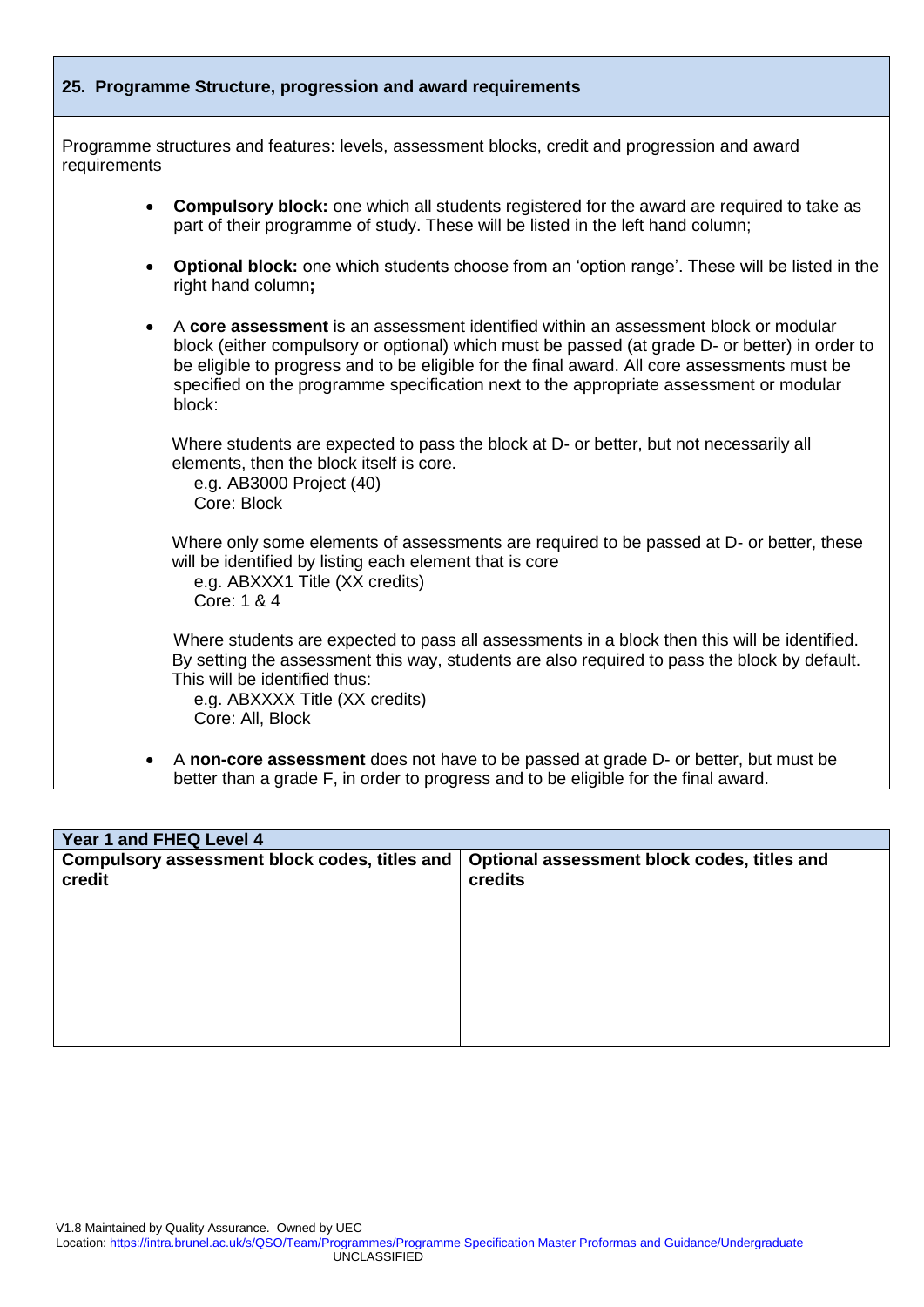| Compulsory study block codes, titles and<br>credit volume                                     | <b>Optional Study block codes, titles and credit</b><br>volume |
|-----------------------------------------------------------------------------------------------|----------------------------------------------------------------|
| Compulsory modular block codes, titles and<br>credits (20 credits unless otherwise specified) | Optional modular block codes, titles and credits               |
| PP1600 Research Design and Qualitative Methods<br>in Politics                                 |                                                                |
| PP1609 Conflict in the Modern World<br><b>PP1069 Introduction to World Politics</b>           |                                                                |
| PP1608 Africa and the World                                                                   |                                                                |
| PP1605 Conflict and Diplomacy in the Modern<br>World                                          |                                                                |
| PX1605 Migration and the Settler World                                                        |                                                                |
| Year 1 and FHEQ Level 4 Progression and Award Requirements                                    |                                                                |

**As per [Senate Regulation 2](about:blank)**

| Year 2 and FHEQ Level 5                                                                       |                                                                |  |  |
|-----------------------------------------------------------------------------------------------|----------------------------------------------------------------|--|--|
| Compulsory assessment block codes, titles and<br>credits                                      | Optional assessment block codes, titles and<br>credits         |  |  |
| Compulsory study block codes, titles and<br>credit volume                                     | <b>Optional Study block codes, titles and credit</b><br>volume |  |  |
| Compulsory modular block codes, titles and<br>credits (20 credits unless otherwise specified) | Optional modular block codes, titles and credits               |  |  |
| Core Block:                                                                                   | Choose 40 credits from:                                        |  |  |
| PP2625 International Relations and History Project                                            | PP2030 US Foreign Policy                                       |  |  |
| (Core: Block)                                                                                 | PP2600 Comparative Political Institutions                      |  |  |
|                                                                                               | PP2613 National Security Intelligence                          |  |  |
|                                                                                               | <b>PP2622 Climate Politics</b>                                 |  |  |
| PP2604 Theories of International Relations                                                    | PX2604 The First World War                                     |  |  |
| PP2611 Explaining Politics: Quantitative Political                                            | PX2605 Australia and the Modern World                          |  |  |
| <b>Science in Practice</b>                                                                    | PX2606 Themes in African History                               |  |  |
| PP2612 War and Geography                                                                      | PX2609 History of the Women's Movement in the                  |  |  |
|                                                                                               | West                                                           |  |  |
| Year 2 and FHEQ Level 5 Progression and Award Requirements                                    |                                                                |  |  |

**As per [Senate Regulation 2](about:blank)**

V1.8 Maintained by Quality Assurance. Owned by UEC

Location[: https://intra.brunel.ac.uk/s/QSO/Team/Programmes/Programme Specification Master Proformas and Guidance/Undergraduate](about:blank)